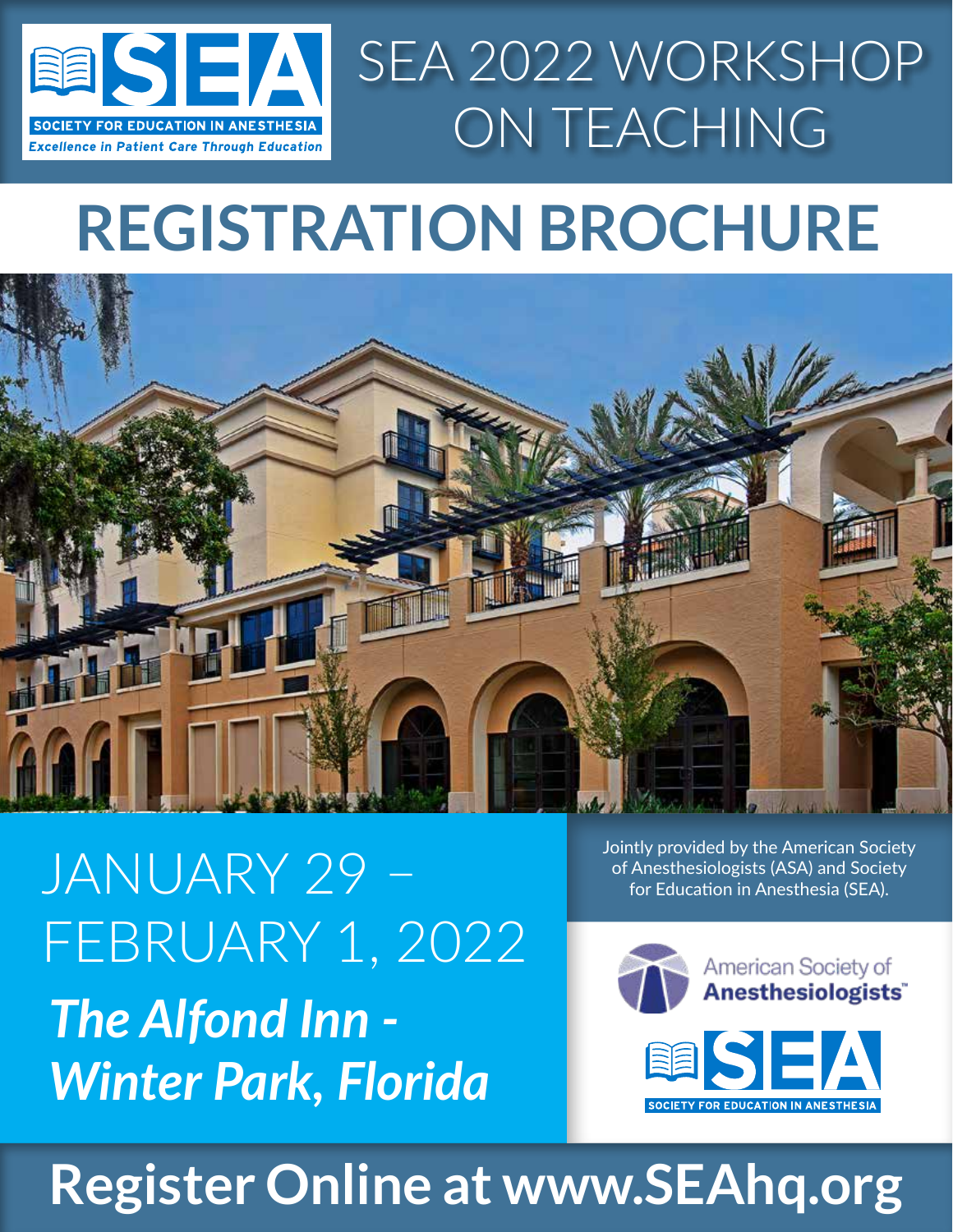### **Target Audience**

This workshop is designed for anesthesiologists actively involved or anticipating a career in anesthesia education who seek to better understand education theory and its application in the context of medical education.

### **About This Meeting**

The purpose of this annual meeting is to educate and share information that will enable anesthesia educators to provide the highest level of education and improve patient outcomes. Opportunities for Questions and Answers will be provided at the conclusion of each presentation.

#### **Registration**

Registration for the 2022 Workshop on Teaching includes breakfasts, coffee breaks, lunches, and the program syllabus. Note that all fees are quoted in U.S. currency. Nonmember registration fee includes SEA Active Membership Dues for 2022. Member registrants must have 2022 dues paid in order to receive the member discount. Registration for the meeting can be made either by using the registration form in this brochure or through the SEA's Web site at www.SEAhq.org.

### **Registration Deadline**

The registration deadline for the meeting is January 1, 2022. Registrations received after January 1, 2022, will be processed at a higher fee.

### **ACCME Accreditation and Designation Statements**

This activity has been planned and implemented in accordance with the accreditation requirements and policies of the Accreditation Council for Continuing Medical Education (ACCME) through the joint providership of American Society of Anesthesiologists and the Society for Education in Anesthesia. The American Society of Anesthesiologists is accredited by the ACCME to provide continuing medical education for physicians.

The American Society of Anesthesiologists designates this live activity for a maximum of 26.25 *AMA PRA Category 1 Credits*™. Physicians should only claim credit commensurate with the extent of their participation in the activity.

### **Disclaimer**

The information provided at this activity is for continuing medical education purposes only and is not meant to substitute for the independent medical judgment of a healthcare provider relative to diagnostic and treatment options of a specific patient's medical condition.

### **Disclosure Policy**

The American Society of Anesthesiologists remains strongly committed to providing the best available evidence-based clinical information to participants of this educational activity and requires an open disclosure of any potential conflict of interest identified by our faculty members. It is not the intent of the American Society of Anesthesiologists to eliminate all situations of potential conflict of interest, but rather to enable those who are working with the American Society of Anesthesiologists to recognize situations that may be subject to question by others. All disclosed conflicts of interest are reviewed by the educational activity course director/chair to ensure that such situations are properly evaluated and, if necessary, resolved. The American Society of Anesthesiologists educational standards pertaining to conflict of interest are intended to maintain the professional autonomy of the clinical experts inherent in promoting a balanced presentation of science. Through our review process, all American Society of Anesthesiologists activities are ensured of independent, objective, scientifically balanced presentations of information. Disclosure of any or no relationships will be made available for all educational activities.

This activity's content is not related to products or services of an ACCME-defined ineligible entity; therefore, no one in control of content has a relevant financial relationship to disclose, and there is no potential for conflicts of interest.

#### **Special Needs**

The Society for Education in Anesthesia fully complies with the legal requirements of the Americans with Disabilities Act and the rules and regulations thereof. If any attendee in this educational activity is in need of accommodations, please contact the SEA at (414) 389-8614.

### **Cancellation Policy**

Cancellations received through January 1, 2022, will receive a full refund. Cancellations received from January 1, 2022 through January 10, 2022 will receive a refund of 80 percent. Refunds will not be given after January 10, 2022. Cancellation of a meeting registration must be submitted in writing. Refunds will be determined by date written cancellation is received at the SEA office in Milwaukee, WI.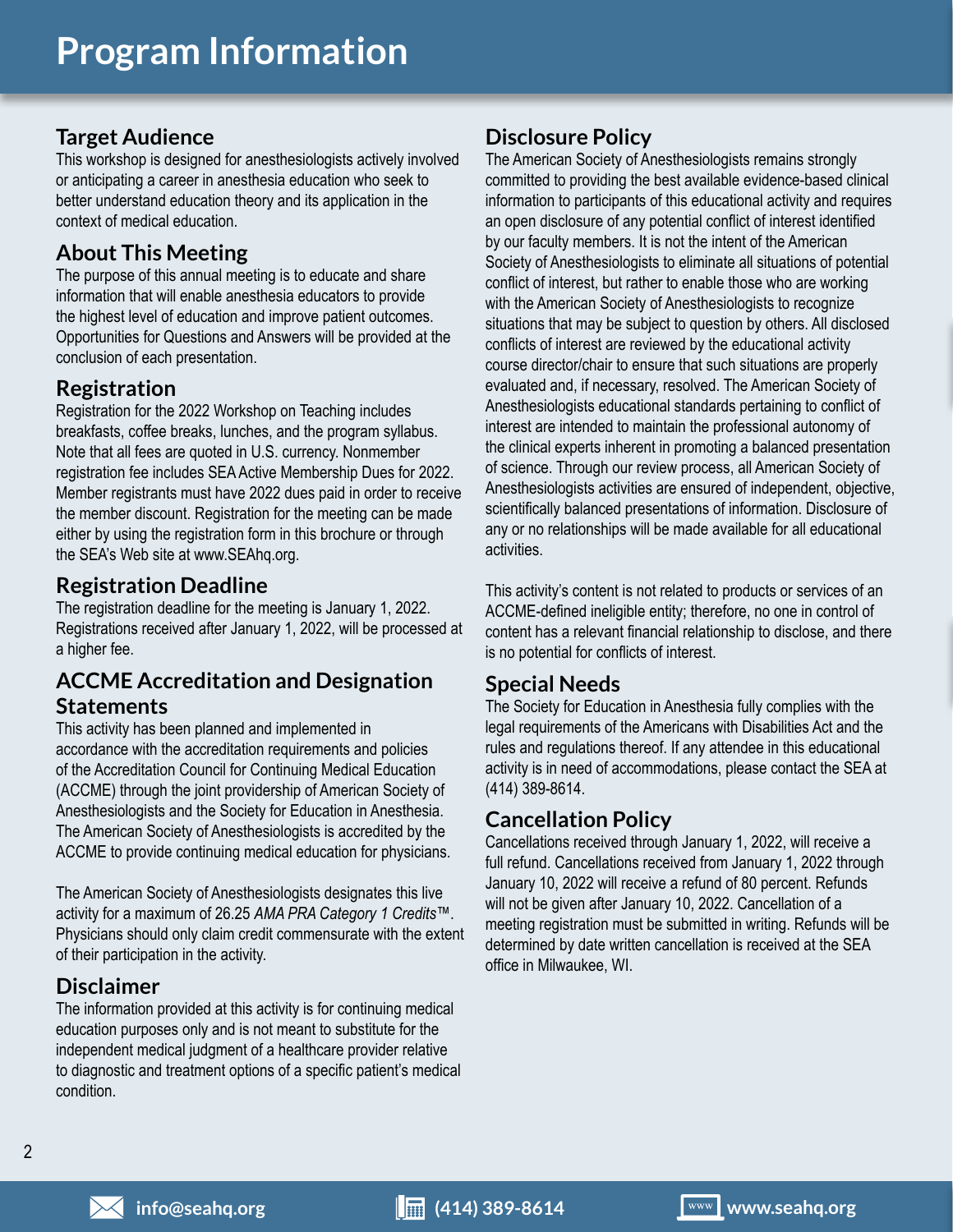#### **At the conclusion of this activity, participants should be able to:**

- Change their perceptions and expectations of learners based upon recognition of inherent biases and reframing views of motivation.
- Apply the taxonomy of educational objectives in real educational settings.
- Identify and develop plans for the struggling learner, including provision of effective feedback.
- Apply principles of affective teaching in small groups to facilitate didactic and clinical learning.
- Specify advantages of the operating room as a learning environment and create strategies to enhance clinical teaching.

# **The Alfond Inn at Rollins College & Transportation**

**The Alfond Inn at Rollins College** 300 East New England Avenue Winter Park, FL 32789 **Phone:** (407) 998-8090 **Fax:** (407) 998-8091 **www.TheAlfondInn.com**

The Alfond Inn at Rollins College is only 15 miles from Orlando International Airport (MCO) – www.orlandoairports.net and is easily accessible by car or rail.

A one-way taxi ride will cost approximately \$40-\$48.

For those renting a car or driving overnight valet parking is available.

**A code for booking your hotel room will be provided upon receipt of your registration as accommodations are limited.**

# **Faculty**

#### **Melissa L. Davidson, MD**

*Course Co-Director* Professor of Anesthesiology Associate Dean for Graduate Medical Education University of Vermont Larner College of Medicine Designated Institutional Official University of Vermont Medical Center Burlington, Vermont

#### **Stephen J. Kimatian, MD, FAAP**

*Course Co-Director* Professor of Anesthesiology Vice Chair of Pediatric Anesthesiology Department of Anesthesiology and Pain Management, UT Southwestern Anesthesiologist-In-Chief, Children's Health President and Chair, Anesthesiologists for Children Dallas, Texas

#### **Ira Todd Cohen, MD, MEd**

Professor of Anesthesiology and Pediatrics Children's National Medical Center George Washington University Children's Medical Center Washington, D.C.

#### **Stacy L. Fairbanks, MD**

Associate Professor of Anesthesiology Core Residency Program Director Medical College of Wisconsin Milwaukee, Wisconsin

**Gary E. Loyd, MD** Director of Perioperative Surgical Home

Henry Ford Health System Detroit, Michigan

#### **Bridget M. Marroquin, MD**

Assistant Professor of Anesthesiology University of Vermont Larner College of Medicine Director of Obstetric Anesthesia University of Vermont Medical Center Burlington, Vermont

#### **J. Thomas McLarney, MD**

Professor of Anesthesiology Division Chief, Preoperative Assessment University of Kentucky College of Medicine Lexington, Kentucky

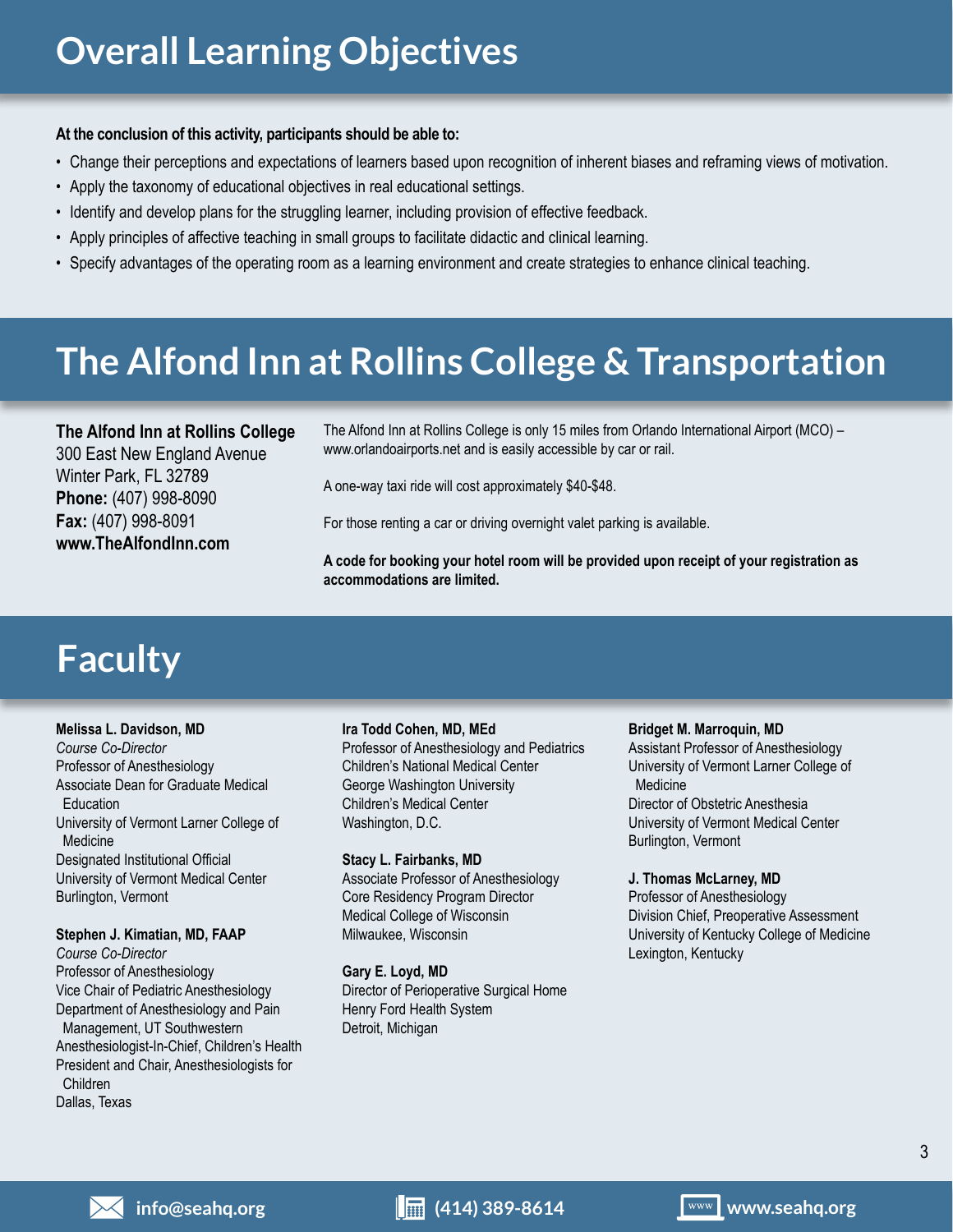### **Schedule at a Glance**

### Saturday, January 29

### *Foundations of Teaching and Learning*

| $7:30 - 8:00$ a.m.        | <b>Breakfast and Registration</b>                                             |
|---------------------------|-------------------------------------------------------------------------------|
| $8:00 - 9:15$ a.m.        | Introduction and Curriculum Review / Kolb<br><b>Learning Styles Inventory</b> |
| $9:15 - 10:15$ a.m.       | <b>Self-Fulfilling Prophecies</b>                                             |
| $10:15 - 10:30$ a.m.      | Coffee Break                                                                  |
| 10:30 a.m. $-$ 12:00 p.m. | <b>Bloom's Taxonomy: Cognitive Component</b><br>and Exercise                  |
| $12:00 - 12:45$ p.m.      | Lunch                                                                         |
| $12:45 - 2:15$ p.m.       | <b>Bloom's Taxonomy: Affective Component</b><br>and Exercise                  |
| $2:15 - 3:00$ p.m.        | <b>Engaging Your Learners</b>                                                 |
| $3:00 - 3:30$ p.m.        | <b>End of Day Summary</b>                                                     |
| 6:00 p.m.                 | Dine Around with Faculty                                                      |

### Monday, January 31

### *The Teacher and the Environment*

| $7:30 - 8:00$ a.m.        | <b>Breakfast</b>                                                          |
|---------------------------|---------------------------------------------------------------------------|
| $8:00 - 8:15$ a.m.        | <b>Curriculum Review for Day 3</b>                                        |
| $8:15 - 9:15$ a.m.        | <b>Engaging Your Learners: Exercise</b>                                   |
| $9:15 - 9:30$ a.m.        | Coffee Break                                                              |
| $9:30 - 10:00$ a.m.       | <b>Teaching in Small Groups Exercise</b>                                  |
| $10:00 - 10:45$ a.m.      | <b>Affective Teaching in Small Groups</b>                                 |
| $10:45 - 11:15$ a.m.      | <b>Evaluation and Feedback</b>                                            |
| 11:15 a.m. $-$ 12:00 p.m. | <b>Breakout: Practicing Feedback Skills</b>                               |
| $12:00 - 12:45$ p.m.      | Lunch                                                                     |
| $12:45 - 2:00$ p.m.       | <b>Facilitating Learners</b>                                              |
| $2:00 - 3:45$ p.m.        | <b>Building Bridges: The Psychomotor Domain</b><br>and End of Day Summary |
| $4:00 - 5:30$ p.m.        | "Last Evening" Reception                                                  |
|                           |                                                                           |

### Sunday, January 30

#### *The Learner and the Environment*

| $7:30 - 8:00$ a.m.        | <b>Breakfast</b>                                                                                        |
|---------------------------|---------------------------------------------------------------------------------------------------------|
| $8:00 - 8:15$ a.m.        | <b>Curriculum Review for Day 2</b>                                                                      |
| $8:15 - 9:45$ a.m.        | The Learners' Approach to Learning and<br><b>Pathologies of Learning</b>                                |
| $9:45 - 10:00$ a.m.       | <b>Coffee Break</b>                                                                                     |
| $10:00 - 10:30$ a.m.      | <b>Motivating Learning: Self-Determination</b><br><b>Theory</b>                                         |
| $10:30 - 11:30$ a.m.      | <b>Motivating Learning: Exercise</b>                                                                    |
| 11:30 a.m. $-$ 12:15 p.m. | Lunch                                                                                                   |
| $12:15 - 2:30$ p.m.       | <b>Helping Residents with Cognitive and</b><br><b>Affective Problems ("The Struggling</b><br>Resident") |
| $2:30 - 3:30$ p.m.        | "Can We Believe Our Eyes?" Debrief and<br><b>End of Day Summary</b>                                     |

### Tuesday, February 1

### *Teaching and Learning in Practice*

| $7:30 - 8:00$ a.m.        | <b>Breakfast</b>                                   |
|---------------------------|----------------------------------------------------|
| $8:00 - 8:15$ a.m.        | <b>Curriculum Review for Day 4</b>                 |
| $8:15 - 9:30$ a.m.        | <b>Teaching in the OR: Building Skills</b>         |
| $9:30 - 10:00$ a.m.       | <b>Coffee Break</b>                                |
| $10:00 - 10:30$ a.m.      | Teaching in the OR: Deliberate Practice            |
| 10:30 a.m. $-$ 12:00 p.m. | Teaching in the OR: Putting it All Together        |
| $12:00 - 1:30$ p.m.       | <b>Working Lunch: Putting Your Plans in Motion</b> |
| $1:30 - 3:00$ p.m.        | Wrap Up and Faculty Available for Q&A              |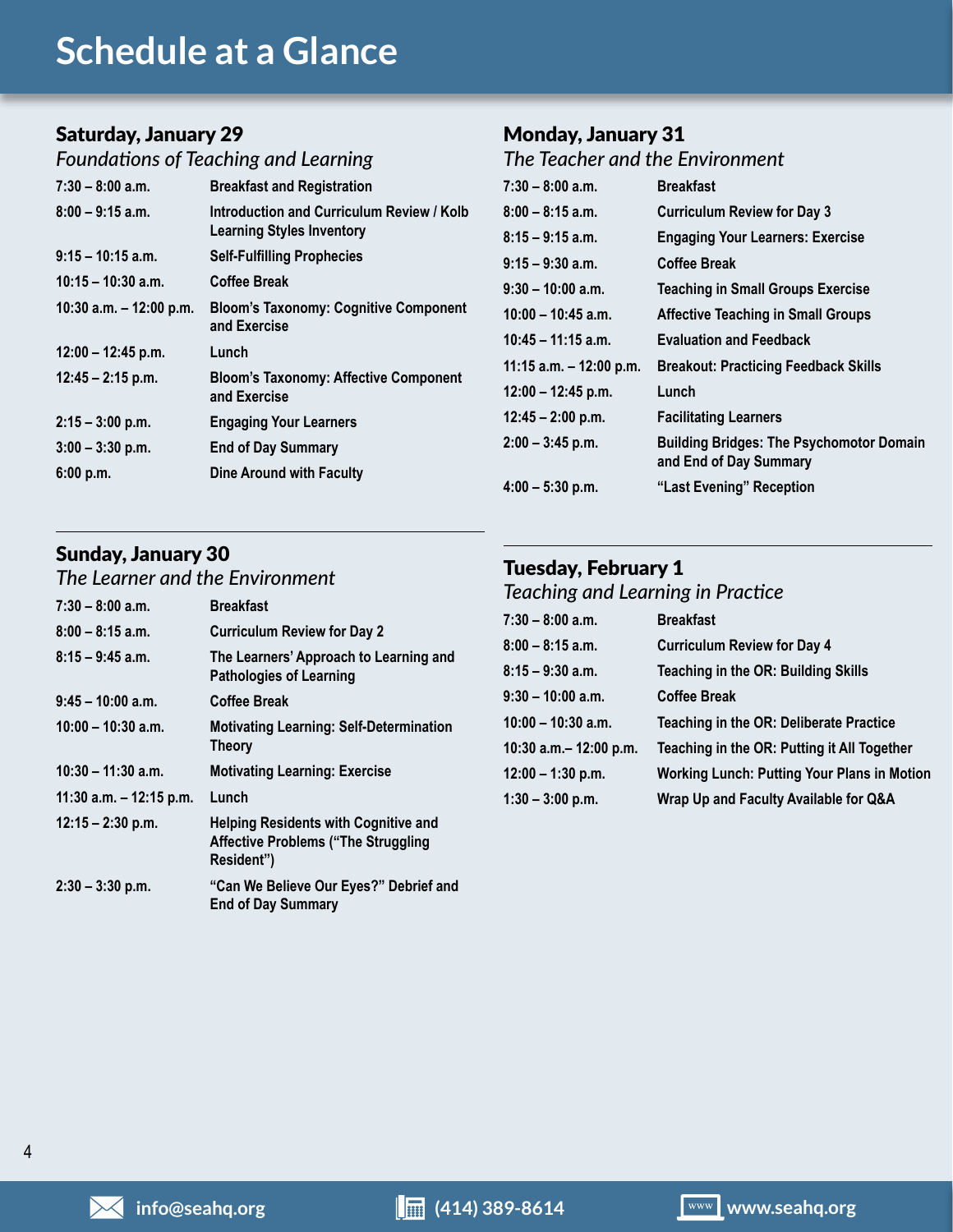# **Program Schedule**

# **Saturday, January 29**

### *The Foundations of Teaching and Learning*

| <b>Time</b>               | <b>Event</b>                                                                                                                                                                                                          |
|---------------------------|-----------------------------------------------------------------------------------------------------------------------------------------------------------------------------------------------------------------------|
| $7:30 - 8:00$ a.m.        | <b>Breakfast and Registration</b>                                                                                                                                                                                     |
| $8:00 - 9:15$ a.m.        | Introduction and Curriculum Review / Kolb Learning Styles Inventory<br>Instructor: Stephen J. Kimatian, MD, FAAP                                                                                                      |
|                           | Attendees will discuss the application of learning styles inventories in medical education, and the use of learning theory in estab-<br>lishing a "common language" for discussing education at the department level. |
| $9:15 - 10:15$ a.m.       | <b>Self-Fulfilling Prophecies</b><br>Instructor: Gary E. Loyd, MD                                                                                                                                                     |
|                           | Attendees will be introduced to the concept of self-fulfilling prophecies and their impact in graduate medical education.                                                                                             |
| $10:15 - 10:30$ a.m.      | <b>Coffee Break</b>                                                                                                                                                                                                   |
| 10:30 a.m. $-$ 12:00 p.m. | <b>Bloom's Taxonomy: Cognitive Component and Exercise</b><br>Instructor: Melissa L. Davidson, MD                                                                                                                      |
|                           | Attendees will be introduced to the concepts of taxonomy of educational objectives in the cognitive domain and will apply those<br>concepts to anesthesia education through breakout group exercise.                  |
| $12:00 - 12:45$ p.m.      | Lunch                                                                                                                                                                                                                 |
| $12:45 - 2:15$ p.m.       | <b>Bloom's Taxonomy: Affective Component and Exercise</b><br>Instructor: Ira Todd Cohen, MD, MEd                                                                                                                      |
|                           | Attendees will be introduced to the concepts of taxonomy of educational objectives in the affective domain and the adult learner,<br>and the interrelation between the two.                                           |
| $2:15 - 3:00$ p.m.        | <b>Engaging Your Learners</b><br>Instructor: Gary E. Loyd, MD                                                                                                                                                         |
|                           | Attendees will apply principles of large group teaching in a skill-building exercise.                                                                                                                                 |
| $3:00 - 3:30$ p.m.        | <b>End of Day Summary</b><br>Instructor: Gary E. Loyd, MD                                                                                                                                                             |
|                           | Attendees will integrate learning from the day's sessions, with analysis and application to anesthesia education.                                                                                                     |
| 6:00 p.m.                 | <b>Dine Around with Faculty</b>                                                                                                                                                                                       |

### **Sunday, January 30**

### *The Learner and the Environment*

| <b>Time</b>         | <b>Event</b>                                                                                                                                                                                                                                                   |
|---------------------|----------------------------------------------------------------------------------------------------------------------------------------------------------------------------------------------------------------------------------------------------------------|
| $7:30 - 8:00$ a.m.  | <b>Breakfast</b>                                                                                                                                                                                                                                               |
| $8:00 - 8:15$ a.m.  | <b>Curriculum Review for Day 2</b><br>Instructor: Stephen J. Kimatian, MD, FAAP                                                                                                                                                                                |
| $8:15 - 9:45$ a.m.  | The Learners' Approach to Learning and Pathologies of Learning<br>Instructor: Ira Todd Cohen, MD, MEd                                                                                                                                                          |
|                     | Attendees will actively participate in an evidence-based interactive discussion of how residents and medical students approach<br>their learning (superficial, deep and strategic) and how the pathologies of learning states affect the educational outcomes. |
| $9:45 - 10:00$ a.m. | <b>Coffee Break</b>                                                                                                                                                                                                                                            |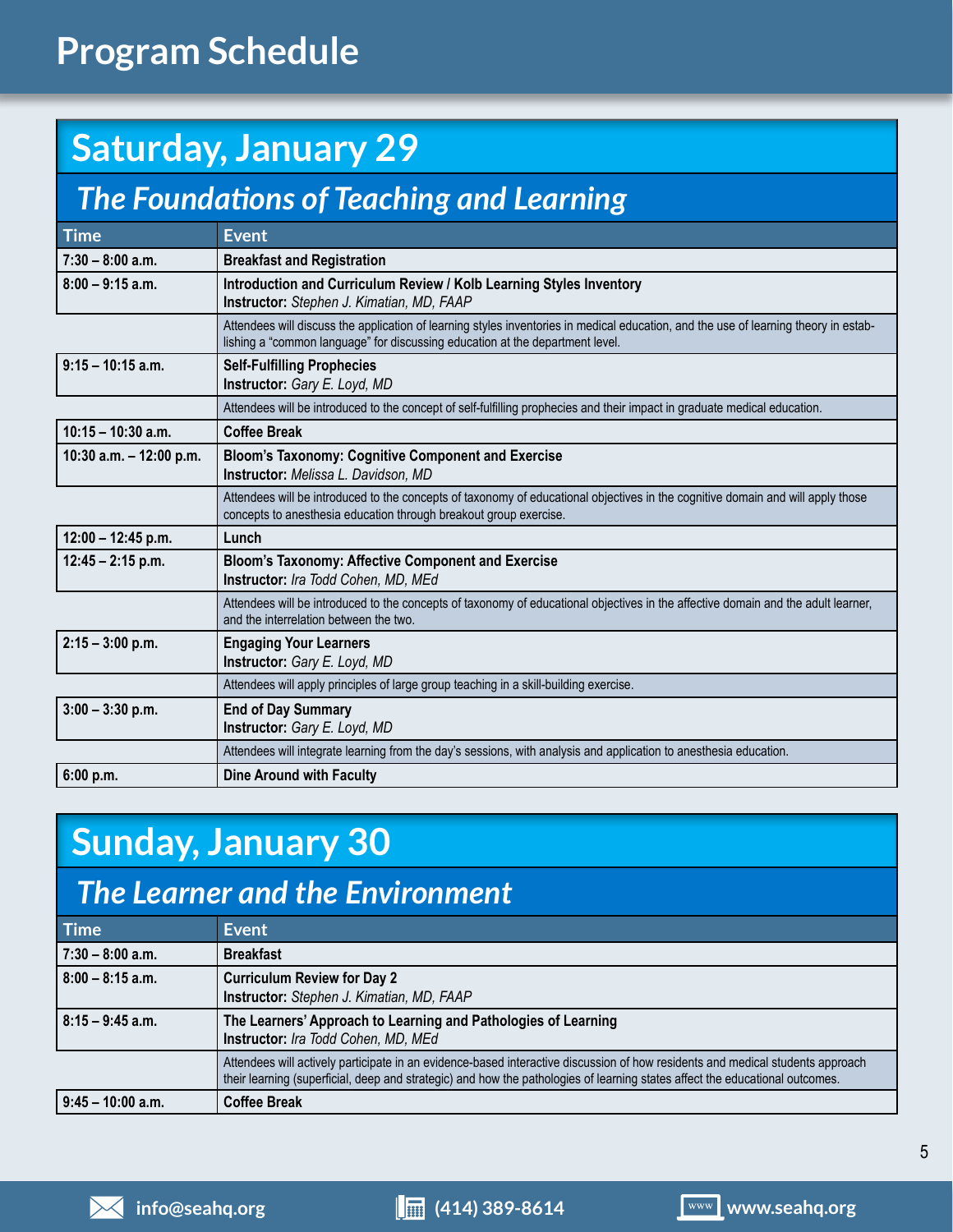# **Program Schedule**

# **Sunday, January 30** *continued*

| <b>Time</b>               | <b>Event</b>                                                                                                                                                                                                                                                                                                            |  |
|---------------------------|-------------------------------------------------------------------------------------------------------------------------------------------------------------------------------------------------------------------------------------------------------------------------------------------------------------------------|--|
| $10:00 - 11:30$ a.m.      | <b>Motivating Learning: Self-Determination Theory</b><br><b>Instructor:</b> Melissa L. Davidson, MD                                                                                                                                                                                                                     |  |
|                           | Attendees will be presented with principles of Self Determination Theory, followed by active participation in small group exercise to<br>integrate SDT, student motivation, and teaching styles.                                                                                                                        |  |
| 11:30 a.m. $-$ 12:15 p.m. | Lunch                                                                                                                                                                                                                                                                                                                   |  |
| $12:15 - 2:30$ p.m.       | Helping Residents with Cognitive and Affective Problems ("The Struggling Resident")<br>Instructors: Melissa L. Davidson, MD & Stacy Fairbanks, MD                                                                                                                                                                       |  |
|                           | Attendees will be presented with didactic information regarding residents with cognitive and affective problems; then will be<br>presented with a variety of difficult resident scenarios, and through problem solving will use skills developed in the workshop to<br>diagnose problems and develop remediation plans. |  |
| $2:30 - 3:30$ p.m.        | "Can We Believe Our Eyes?" Debrief and End of Day Summary<br><b>Instructor:</b> J. Thomas McLarney, MD                                                                                                                                                                                                                  |  |
|                           | Attendees will be presented with a well-known video covering problems facing educators, followed by discussion of the relationship<br>between information presented and graduate medical education, with integration of learning from the workshop to date.                                                             |  |

# **Monday, January 31**

### *The Teacher and the Environment*

| Time                      | <b>Event</b>                                                                                                                                                                                                                                                 |
|---------------------------|--------------------------------------------------------------------------------------------------------------------------------------------------------------------------------------------------------------------------------------------------------------|
| $7:30 - 8:00$ a.m.        | <b>Breakfast</b>                                                                                                                                                                                                                                             |
| $8:00 - 8:15$ a.m.        | <b>Curriculum Review for Day 3</b><br>Instructor: Stephen J. Kimatian, MD, FAAP                                                                                                                                                                              |
| $8:15 - 9:15$ a.m.        | <b>Engaging Your Learners: Exercise</b><br><b>Instructor: All Faculty</b>                                                                                                                                                                                    |
|                           | Attendees will gain didactic knowledge of the many aspects of effective presentation skills in the art of engaging learners.                                                                                                                                 |
| $9:15 - 9:30$ a.m.        | <b>Coffee Break</b>                                                                                                                                                                                                                                          |
| $9:30 - 10:00$ a.m.       | <b>Teaching in Small Groups Exercise</b><br><b>Instructor: All Faculty</b>                                                                                                                                                                                   |
|                           | Through demonstration and group involvement, attendees will use the debate format to learn the principles of small group teaching.                                                                                                                           |
| $10:00 - 10:45$ a.m.      | <b>Affective Teaching in Small Groups</b><br>Instructor: J. Thomas McLarney, MD                                                                                                                                                                              |
|                           | Following the Small Group Teaching exercise, attendees will participate in discussion of the principles of small group teaching, with<br>particular emphasis on the affective domain.                                                                        |
| $10:45 - 11:15$ a.m.      | <b>Evaluation and Feedback</b><br>Instructor: Stacy Fairbanks, MD                                                                                                                                                                                            |
|                           | Attendees will be presented with didactic information regarding the components of feedback and evaluation, including review of the<br>assigned reading material; then through role-play will practice giving and receiving feedback (see following session). |
| 11:15 a.m. $-$ 12:00 p.m. | <b>Breakout: Practicing Feedback Skills</b><br><b>Instructor: All Faculty</b>                                                                                                                                                                                |
|                           | Through role play using real life scenarios, attendees will practice giving and receiving feedback.                                                                                                                                                          |
| $12:00 - 12:45$ p.m.      | Lunch                                                                                                                                                                                                                                                        |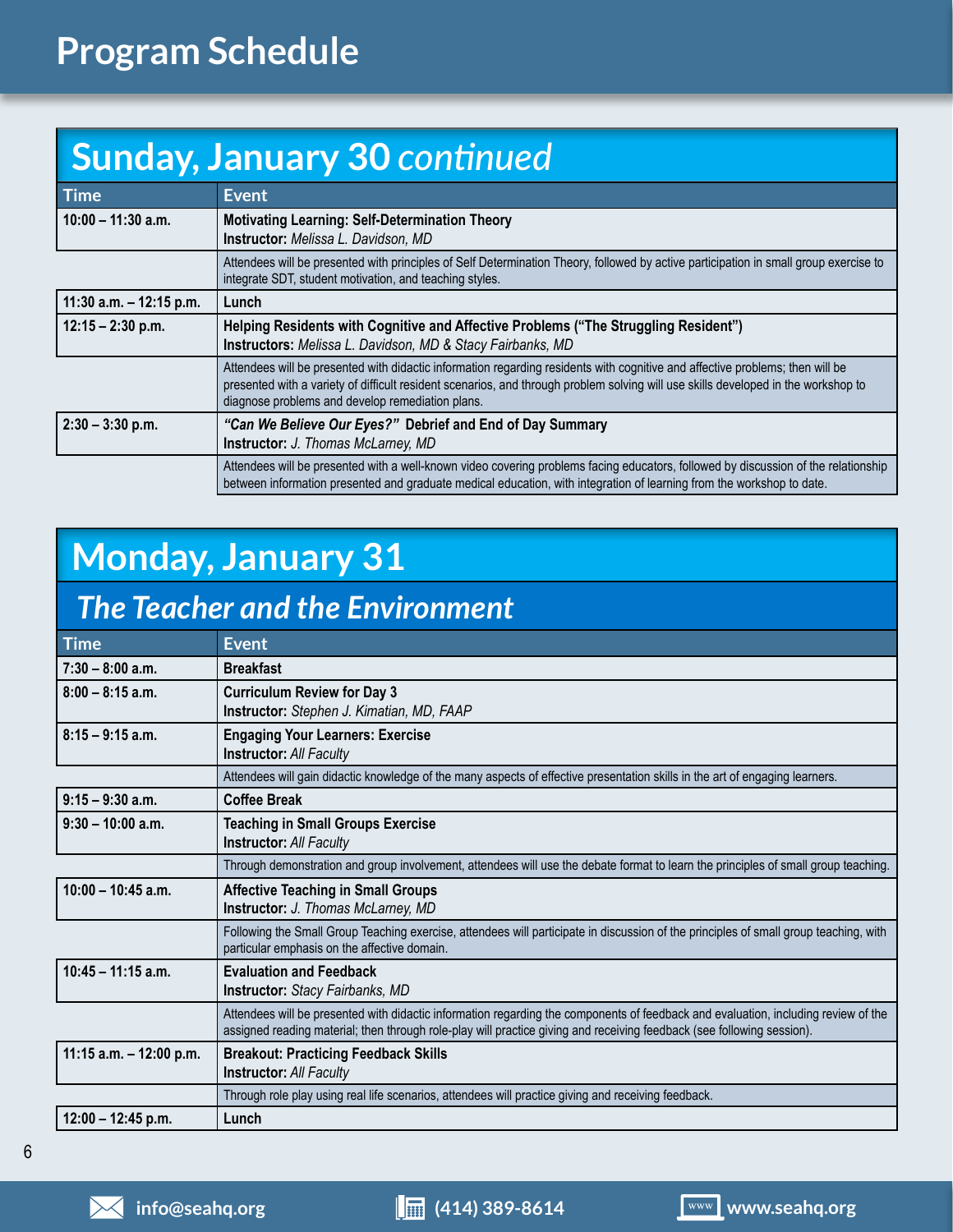# **Monday, January 31** *continued*

| <b>Time</b>         | Event                                                                                                                                                                                          |
|---------------------|------------------------------------------------------------------------------------------------------------------------------------------------------------------------------------------------|
| $12:45 - 2:00$ p.m. | <b>Facilitating Learners</b><br><b>Instructor:</b> Bridget M. Marroquin, MD                                                                                                                    |
|                     | Attendees will gain knowledge of the principles of effective facilitation skills for both small and large group teaching, with application<br>exercise focusing on active learning techniques. |
| $2:00 - 3:45$ p.m.  | Building Bridges: The Psychomotor Domain and End of Day Summary<br>Instructor: Stephen J. Kimatian, MD, FAAP                                                                                   |
|                     | Through participation in a group exercise, participants will identify elements of successful learning and aspects of the Psychomotor<br>domain.                                                |
| $4:00 - 5:30$ p.m.  | "Last Evening" Reception                                                                                                                                                                       |

# **Tuesday, February 1**

### *Teaching and Learning in Practice*

| <b>Time</b>               | <b>Event</b>                                                                                                                                                                                                                                                                                                                                                                                                                                                                                         |
|---------------------------|------------------------------------------------------------------------------------------------------------------------------------------------------------------------------------------------------------------------------------------------------------------------------------------------------------------------------------------------------------------------------------------------------------------------------------------------------------------------------------------------------|
| $7:30 - 8:00$ a.m.        | <b>Breakfast</b>                                                                                                                                                                                                                                                                                                                                                                                                                                                                                     |
| $8:00 - 8:15$ a.m.        | <b>Curriculum Review for Day 4</b><br>Instructor: Stephen J. Kimatian, MD, FAAP                                                                                                                                                                                                                                                                                                                                                                                                                      |
| $8:15 - 9:30$ a.m.        | Teaching in the OR: Building Skills<br>Instructor: Bridget M. Marroquin, MD                                                                                                                                                                                                                                                                                                                                                                                                                          |
|                           | Throughout the sessions of the day, attendees will develop an appreciation of the skills required to balance the acute demands<br>of providing patient care while optimizing clinical exposure and leaning for the student. In this session attendees will identify<br>challenges faced by teachers and learners in the OR setting, through role play of teacher-learner interactions using a tabletop<br>simulation exercise.                                                                       |
| $9:30 - 10:00$ a.m.       | <b>Coffee Break</b>                                                                                                                                                                                                                                                                                                                                                                                                                                                                                  |
| $10:00 - 10:30$ a.m.      | Teaching in the OR: Deliberate Practice<br>Instructor: J. Thomas McLarney, MD                                                                                                                                                                                                                                                                                                                                                                                                                        |
|                           | Attendees will gain knowledge of "deliberate practice" in the context of medical education, and the self-directed nature of learning<br>for the participant as both teacher and learner.                                                                                                                                                                                                                                                                                                             |
| 10:30 a.m. $-$ 12:00 p.m. | Teaching in the OR: Putting it All Together<br>Instructor: Stephen J. Kimatian, MD, FAAP                                                                                                                                                                                                                                                                                                                                                                                                             |
|                           | Attendees will review tools that facilitate establishing and achieving clinical leaning objectives appro-priate for the learner and the<br>clinical environment, followed by an exercise incorporating concepts of deliberate practice with skills and principles gained in the<br>course.                                                                                                                                                                                                           |
| $12:00 - 1:30$ p.m.       | <b>Working Lunch: Putting Your Plans in Motion</b><br>Instructor: Gary E. Loyd, MD                                                                                                                                                                                                                                                                                                                                                                                                                   |
|                           | Attendees will be challenged to apply theory and techniques reviewed to date to the clinical teaching environment. This section<br>represents the culmination and operationalization of the course material.                                                                                                                                                                                                                                                                                         |
| $1:30 - 3:00$ p.m.        | Wrap Up & Faculty Available for Q&A<br><b>Instructor: All Faculty</b>                                                                                                                                                                                                                                                                                                                                                                                                                                |
|                           | The final session of the course gives attendees the opportunity to critically review the course using the theory and techniques<br>taught during the sessions. The retrospective approach allow for an in-depth discussion of how the course was developed to<br>ensure synergy between modules and maximize time utilization. Attendees will discuss and appreciate the finer nuances of course<br>presentation and management with an eye to developing faculty development sessions of their own. |

7